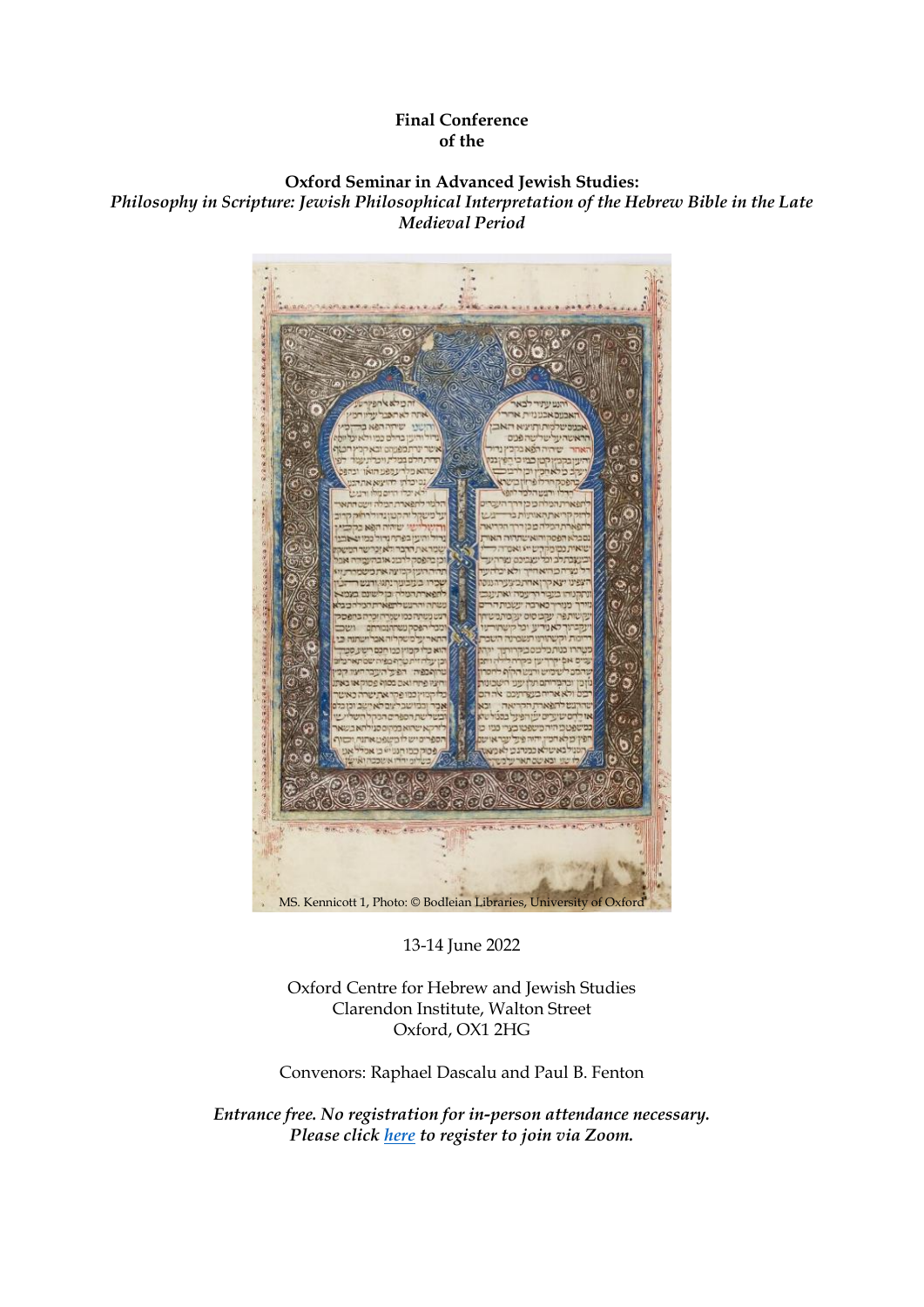### **CONFERENCE PROGRAMME**

# *Entrance free. No registration for in-person attendance necessary. Please click [here](https://us02web.zoom.us/meeting/register/tZIqdeutqjwuGdZF1jeFK-_wvUfLVJ6opuWg) to register to join via Zoom.*

## **Monday, 13 June 2022**

9:30-9:45—Introduction: Paul B. Fenton

9:45-11:15—Panel 1: Post-Maimonideanism in the Islamic East (1) **Chair: Raphael Dascalu Y. Tzvi Langermann**—'The Philosophical Interpretation of Scripture among Yemenite Exegetes' **Paul B. Fenton**—'Philosophical Elements in R. David II Maimonides' Torah Commentary'

11:15-11:30—Tea and Coffee Break

11:30-13:00—Panel 2: Post-Maimonideanism in the Islamic East (2) **Chair: Rachel Katz Raphael Dascalu**—'Sa'īd Ibn Dāwūd al-'Adanī: Popularising Philosophy in 15th-Century Egypt and the Levant' **Ilan Moradi**—'The "Vision of the Divine" (Ex. 33, 18 and 23) according to the 17th-Century Judaeo-Persian Philosopher Rabbi Judah ben Eleazar'

13:00-14:00—Lunch Break (*lunch provided for speakers only*)

14:00-15:30—Panel 3: Science in the Hebrew Bible: Between East and West **Chair**: **Andrea Gondos Tamás Visi**—'The Meteorological Interpretation of the Creation Narrative in the Late Middle Ages' **Oded Horezky**—'Biblical Law in Medieval Provence: Science vs Politics'

16:00-16:15—Closing Session **Oded Horezky**—Presentation on Manuscript Database

19:00—Dinner (*for presenters only*)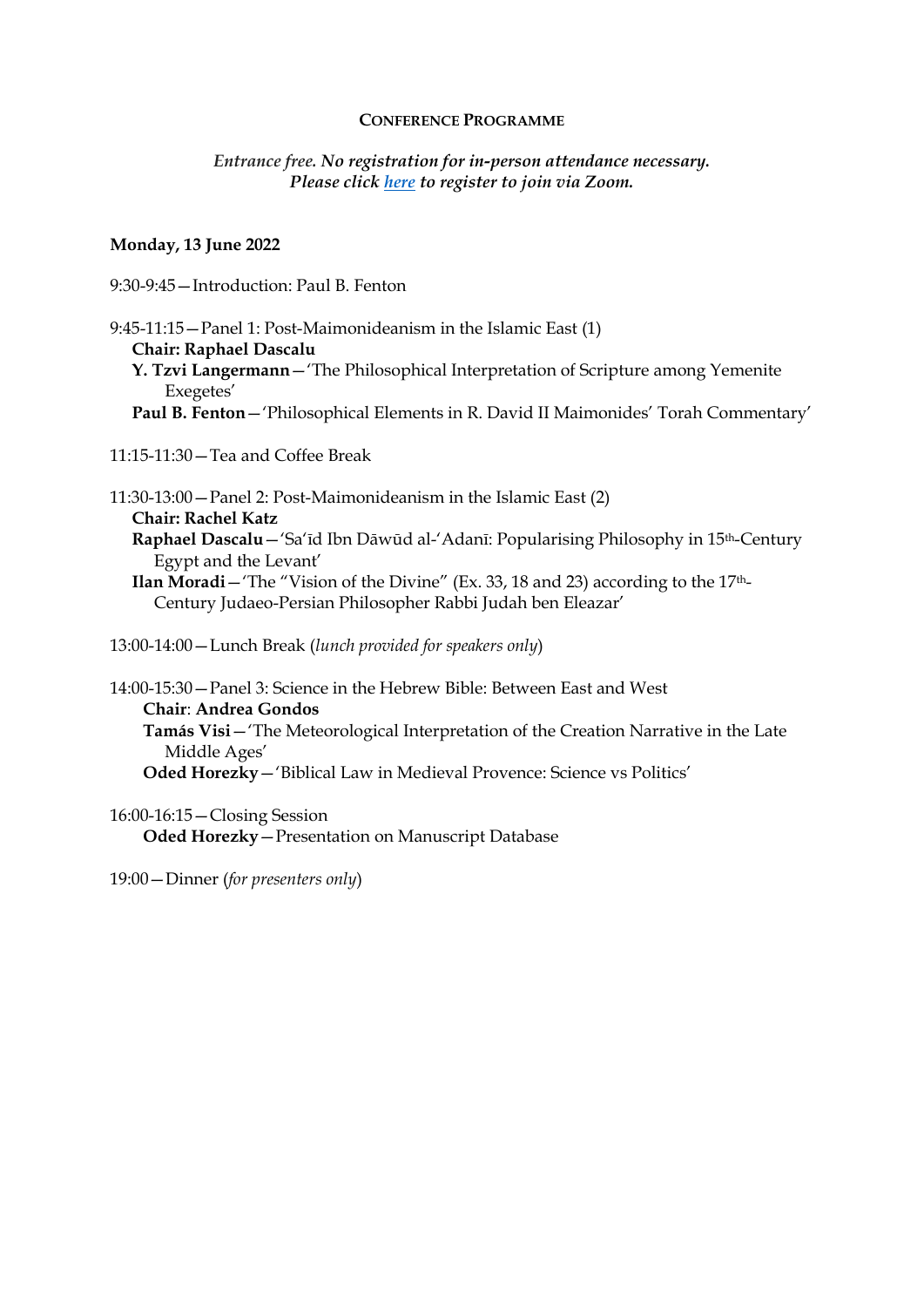# **Tuesday, 14 June 2022**

9:30-11:00—Panel 4: The Confrontation between Kabbalah and Philosophy **Chair**: **Israel Sandman**

**Nathan Wolski**—''It does not sit well in my heart': Allegorising the Eschatological Banquet in Midrash ha-Ne'lam'

**Andrea Gondos**—'Biblical Narratives in a Kabbalistic Key: Sin, Heresy, and the Destruction of Divine Unity in *Ma'arekhet ha-Elohut*'

11:00-11:30—Tea and Coffee Break

11:30-13:00—Panel 5: Science and Scripture: Between Western Christendom and Western Islamdom

#### **Chair: Shira Weiss**

**David Wirmer**—'Philosophical Solitude and Spiritual Medicine: Reading Ibn Bāǧǧa's *Tadbīr al-mutawaḥḥid*'

- **Andrew Berns**—'Jewish Perspectives on Medicine in Scripture from Late Medieval Iberia and Italy'
- 13:00-14:00—Lunch Break (*lunch provided for speakers only*)

14:00-16:15—Panel 6: Continuity and Discontinuity in Post-Maimonidean Iberia **Chair**: **Oded Horezky**

**Rachel Katz**—'Embodiment (?) in Isaac Arama's Works'

**Shira Weiss**—'Scholastic Influences on Joseph Albo's *Book of Principles*'

**Israel Sandman**—'Philosophy and Tradition: Appreciating the Paradox of Judah ha-Kohen's Midrash ha-Ḥokhmah'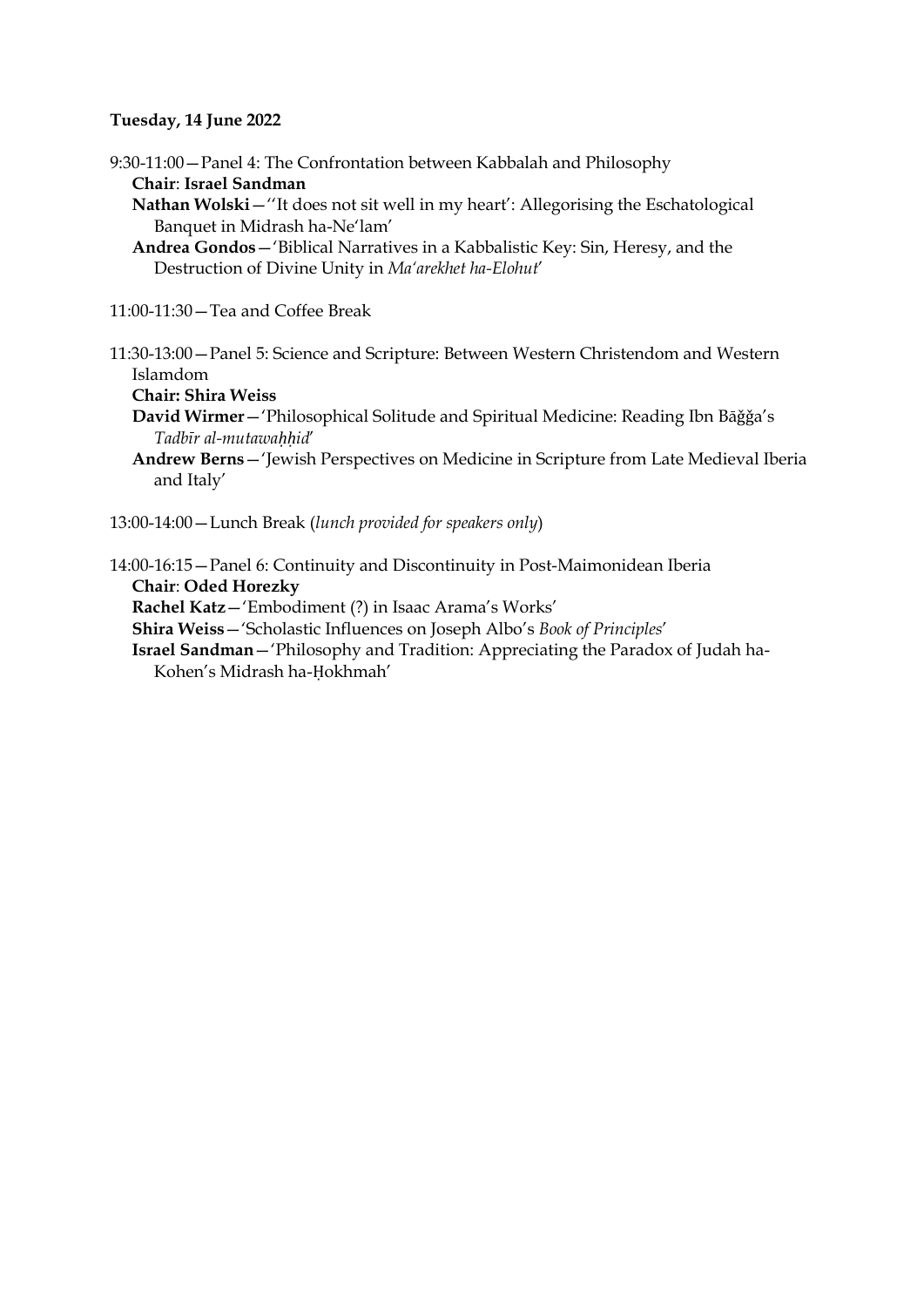### **ABSTRACTS AND BIOGRAPHICAL INFORMATION** *(in alphabetical order)*

## **Andrew Berns, University of South Carolina**

### **'Jewish Perspectives on Medicine in Scripture from Late Medieval Iberia and Italy'**

My paper focuses on Italian- and Iberian-Jewish analyses of the Garden of Eden story from Genesis 2. It presents Hebrew sources that assess the purported medical properties of the Tree of Life and other vegetation found in Eden and argues that Italian-Jewish scholars adopted naturalistic explanations, whereas Iberian-Jewish scholars favoured allegorical explanations of the healthfulness of Eden. This may be attributed to differences in contemporary medical culture, including the range of subjects embraced in fifteenth-century medical compositions, and the prevalence of vernacular texts. Jewish biblical commentary reflects these cultural distinctions.

**Andrew Berns** is Associate Professor of History at the University of South Carolina. His research investigates the intellectual and cultural history of Jews in the medieval and early modern Mediterranean, especially Italy and Spain. He has been the Melville J. Kahn Fellow at Villa I Tatti: the Harvard University Center for Italian Renaissance Studies; the Viterbi Visiting Professor in Mediterranean Jewish Studies at the University of California, Los Angeles; and Rose and Henry Zifkin Teaching Fellow at the Herbert D. Katz Center for Advanced Judaic Studies, University of Pennsylvania. His first book, *The Bible and Natural Philosophy in Renaissance Italy: Jewish and Christian Physicians in Search of Truth*, was published by Cambridge University Press in 2015 and won the 2016 Howard R. Marraro Prize from the American Catholic Historical Association. His second book, *The Land is Mine: Sephardi Jews and Bible Commentary in the Renaissance*, was published by the University of Pennsylvania Press in its Jewish Culture and Contexts series in April 2022.

# **Raphael Dascalu**, **Monash University**

# **'Sa'īd Ibn Dāwūd al-'Adanī: Popularising Philosophy in 15th-Century Egypt and the Levant'**

Active throughout the mid-late decades of the 15<sup>th</sup> century, Sa'id Ibn Dāwūd (Saadia b. David) al-'Adanī was a prolific copyist and author, composing his works primarily in Judaeo-Arabic. He was a migrant, born and raised in southern Yemen, and spent extended periods in Egypt and Syria before finally settling in Safed. Al-'Adanī authored two biblical commentaries, removed from one another by time and geography, that shed considerable light on his cultural and intellectual milieux. This paper will examine some of the questions around his authorship of these works, identify some of the fundamental sources and background to his commentaries, and aim to shed light on his program of promoting philosophical spirituality within the Jewish communities of Egypt and the Levant.

**Raphael Dascalu** completed his PhD in History of Judaism at the University of Chicago in 2016. His subsequent monograph, *A Philosopher of Scripture: The Exegesis and Thought of Tanḥum ha-Yerushalmi* (Leiden: Brill, 2019), was recipient of the David R. Blumenthal Prize in Medieval Jewish Studies. As its title suggests, it focuses on the works of Tanḥum b. Joseph ha-Yerushalmi (d. 1291)—a creative and eclectic Judaeo-Arabic lexicographer, exegete, philosopher, and mystic. Raphael's current research continues to focus primarily on Judaeo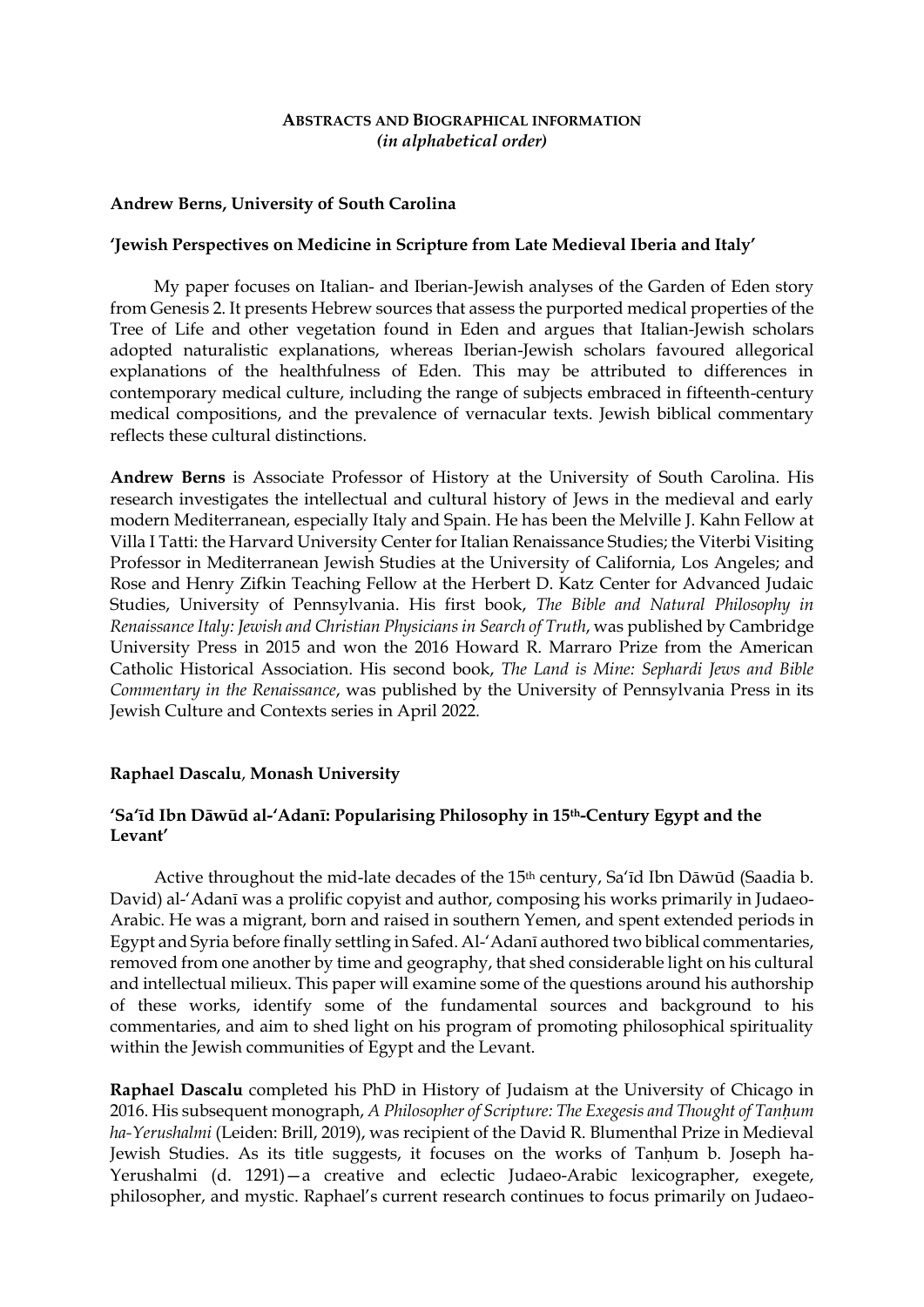Arabic thought and literature in the late medieval period, and seeks to situate Jewish thought and praxis within the broader context of Islamicate intellectual and spiritual movements. He is currently based in Melbourne, Australia, where he is an Adjunct Research Associate at Monash University.

## **Paul B. Fenton, Sorbonne Université, Paris**

## **'Philosophical Elements in R. David II Maimonides' Torah Commentary'**

Not only was David II b. Joshua (fl.1335-1415) the last scion of the illustrious Maimonides' dynasty, but he was also one of the last great authors of the Judaeo-Arabic tradition. Indeed, he produced ethical manuals, philosophical treatises, and Bible commentaries in that idiom. He is also the author of a little-known commentary on the Pentateuch written in Hebrew, *Kelîl ha-Yôfî*, a substantial part of which was discovered some years ago by the speaker in the Saint Petersburg Genizah collection, while, hitherto, it was known only through sparse quotations. This significant work, which draws heavily on Maimonides' *Guide* and his multiple commentators, represents a novel genre among the eastern exegetical tradition. It is somewhat similar in style to Jacob ha-Siqilli's *Talmûd Torâh*, completed in Damascus in 1337, which it quotes abundantly. It is a mixture of philosophical and philological interpretations blended with popular homiletics. As such, the *Kelîl ha-Yôfî* could be a forerunner, and perhaps a literary model of the homiletic *Midrashîm* prevalent in later Yemenite literature. The present paper provides an introduction to the commentary, illustrated with a few excerpts.

**Paul B. Fenton**, both an Arabist and Hebraist, was Co-Director of the Department of Arabic and Hebrew Studies at the Sorbonne Université, Paris, where he had been Professor of Hebrew Language and Literature since 1996. He is also a statutory research member of the Laboratoire de l'étude des monothéismes (CNRS). After Rabbinical studies, he majored in Semitics at Strasbourg University and St Joseph University in Beirut. He went on to complete his PhD in Mediaeval Jewish Philosophy and Judaeo-Arabic Literature under Georges Vajda (Sorbonne, 1976). From 1978-1982, he was Research Assistant at the Cairo Genizah Unit at Cambridge University Library. Before his appointment at the Sorbonne, he had been Professor of Hebrew at Strasbourg University. His field of research covers various aspects of Jewish civilisation in the Muslim world, including comparative Jewish and Islamic philosophy, theology and mysticism. He is director of the E. J. Brill series « Études sur le judaïsme médiéval », and has published numerous studies and monographs in the field of Jewish culture in the Islamic context in several languages, notably his *Deux traités de mystique juive* (1987*); Moïse Ibn 'Ezra, philosophe et poète andalou du XIIe siècle* (1997); *Le Commentaire kairouanais sur le Livre de la Création (2002); Joseph Ibn Waqâr, The Principles of the Qabbalah* (2004); *Judah Ibn Malka, La Consolation de l'expatrié spirituel* (2007*); Juda al-Harizi, Kitâb al-Durar, The Book of Pearls* (2009); Muhammad Ibn Zikri (17th c.), *On the Eminence of Israelites and Arabs* (Madrid, CSIC, 2015); *Exile in the Maghreb: Jews under Islam* (2016); and Samuel Romanelli, *Voyage en pays arabe* (2019). His latest book, *Getzel Selikovitsch, un aventurier juif au pays du Mahdi* (2021), is a translation from Yiddish of an Orientalist's biography.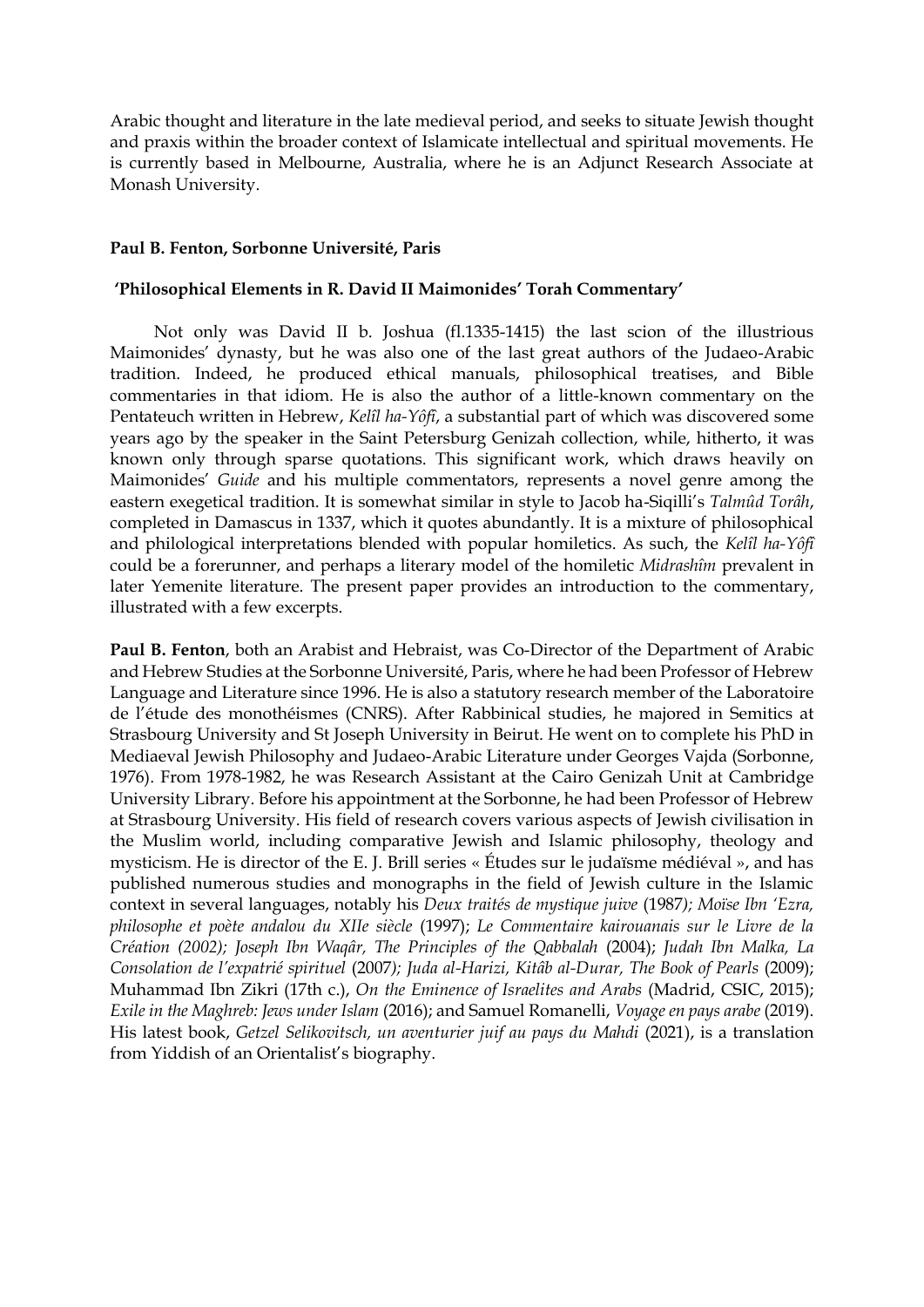### **Andrea Gondos**, **Free University, Berlin**

## **'Biblical Narratives in a Kabbalistic Key: Sin, Heresy, and the Destruction of Divine Unity in** *Ma'arekhet ha-Elohut***'**

The *Ma'arekhet ha-Elohut* (*The Divine Order*) was written anonymously at the beginning of the fourteenth century and exercised a lasting influence on the development of Kabbalah in the late medieval and early modern periods. Conceptually, the work presents a summa of the major ideas and theories of Catalonian Kabbalah originating from the school of Nahmanides through his student R. Solomon ibn Adret, and his students.

My presentation will focus on Gate 9, called *Sha'ar ha-Harissa* (*Gate of Destruction*), where the author polemicizes against the dangers of incorrect beliefs concerning the sefirot and the relationship between the divine and lower worlds. By exposing a number of innovative exegeses that the *Ma'arekhet* offers on biblical characters and narratives, I will argue that the author wished to highlight the deep religious and ontological consequences of flawed intellectual speculations and conclusions. At a time when competing theories of the sefirot circulated in various parts of the Iberian Peninsula and beyond, the *Ma'arekhet* presented an unequivocal rejection of theories that suggested any separation of the last sefirah *Malkuth* gendered feminine and associated with the Shekhinah or Divine presence—from the rest of the sefirot in the divine structure. As a staunch warning against religious heresy, the insertion of *Sha'ar ha-Harissa* into a largely theosophical Kabbalistic treatise gains particular religious urgency when considered against the background of Catholic Spain and the ubiquitous worship of the Virgin Mary.

**Andrea Gondos**' current work probes the genre of Jewish magical recipes as sites of knowledge production focusing on the interplay among diverse epistemic fields: material culture, medicine, gender, lived religion, and embodiment in early modern East-Central Europe. She is a Post-Doctoral Associate in the Emmy Noether Research Group, 'Patterns of Knowledge Circulation: The Transmission and Reception of Jewish Esoteric Knowledge in Early Modern East-Central Europe', funded by the DFG (German Research Council), in the Institute of Jewish Studies, Free University in Berlin. Her first monograph, titled *Kabbalah in Print: The Study and Popularization of Jewish Mysticism in Early Modernity* (New York: SUNY, 2020), examines the cultural impact of study guides to Kabbalah, and the role of secondary elites in East-Central Europe in the dissemination of Jewish mystical concepts and ideas in the period 1550 to 1650.

### **Rachel Katz, University of Chicago**

### **'Embodiment (?) in Isaac Arama's Works'**

In this talk, we will conduct something of an experiment and ask whether the modern, scholarly concept of embodiment works as an apt tool to tie together some major threads in the thought of late 15th-century Iberian thinker Isaac Arama. We will do this by looking at just a few representative selections from Arama's philosophical exegesis, mostly related to the commandments. If this idea of embodiment indeed seems to fit Arama, it would be useful on a few levels: It would not only help us to understand Arama better, more so in light of the themes that were important to him as distinct from the philosophical tradition in relation to which he has historically been (mis)understood, but it also would help us to complicate and refine some binaries that pervade Jewish historiography.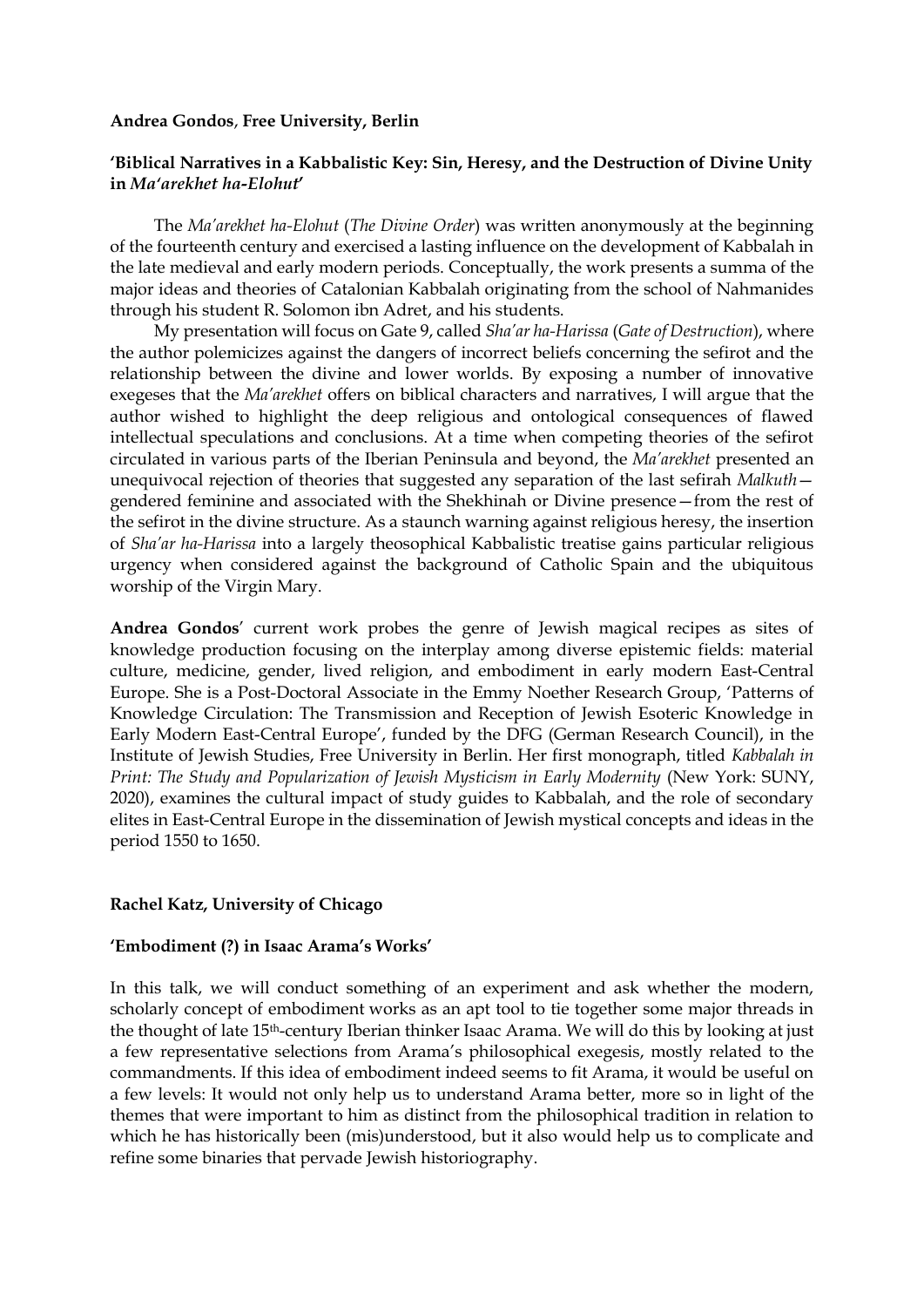**Rachel Katz** is a PhD student at the University of Chicago. She studies the popularization of philosophy and science through traditional genres of literature among medieval Jewish communities in Spain and southern France, as well as the conservative reactions provoked by these popularizations of philosophy. Her dissertation focuses on a highly influential yet understudied collection of philosophical sermons from late 15th-century Spain, the *Aqedat Yizhaq* of Isaac Arama.

# **Y. Tzvi Langermann, Bar Ilan University**

# **'The Philosophical Interpretation of Scripture among Yemenite Exegetes'**

My talk will explore different aspects philosophical exegesis among the Jews of Yemen, mostly in connection with their ubiquitous recognition of Maimonides as their master. First, I will briefly touch upon the question of whether philosophical exegesis began with the reception of Maimonides in Yemen. Next, I will look at a theoretical statement on exegesis and its interpretation in one key text. Third, I will examine some key expansions upon Maimonides' philosophical exegesis. Fourth, I will bring a few examples of non-Maimonidean exegesis. Last, I will offer some brief remarks concerning philosophical exegesis of Hemdat Yamim, the last of the major midrashim produced by Yemenite Jewry.

**Y. Tzvi Langermann** received his PhD in History of Science from Harvard, where he studied under A. I. Sabra and John Murdoch. For fifteen years, he catalogued Hebrew and Judaeo-Arabic texts in philosophy and science at the Institute of Microfilmed Hebrew Manuscripts in Jerusalem before joining the Department of Arabic at Bar Ilan, from which he recently retired. His most recent books are a translation and study of a treatise by Ibn Kammūna, *Subtle Insights Concerning Knowledge and Practice* (Yale University Press, 2019), and *In and Around Maimonides: Original Essays* (Gorgias Press, 2021).

# **Ilan Moradi, Beijing Normal University**

# **'The "Vision of the Divine" (Ex. 33, 18 and 23) according to the 17th-Century Judaeo-Persian Philosopher Rabbi Judah ben Eleazar'**

This lecture presents the interpretation of Rabbi Yehuda Ben Eleazar, a Jewish Persian philosopher of the 17th century (CE), concerning God's revelation to Moses (Exodus, xxxiii, 18 (כבודך את נא הראני & (23( אחרי את וראית(). In his treatise *The Duties of Yehuda*, Ben Eleazar rationally treats the Jewish faith. He suggests four principles of faith following Aristotle's Four Causes Doctrine. In the second chapter, which is dedicated to the prophecy as the formal principle of faith, he philosophically interprets Moses' demand to see God's glory and God's reply. This lecture points out the unique interpretation of Ben Eleazar: although it follows the interpretation of Jewish thinkers, it reveals itself as unique due to the fact that the discussion integrates the interpretation of Muslim thinkers.

**Ilan Moradi** is Lecturer of Philosophy at the Beijing Normal University. Born in Jerusalem to a Persian family, he was first educated at the Hebrew University in Jerusalem, where he studied philosophy and Classical Studies (BA). He completed his Master's studies in philosophy at the University Paris-Sorbonne (Paris IV) under the supervision of Professor Jonathan Barnes (FBA), and a second Master's in Hebrew and Jewish Studies at the University Paris VIII (France). His PhD dissertation on Aristotle's theory of substance in the *Metaphysics* and in the *Categories* was written under the supervision of Prof. Dr. Holmer Steinfath at the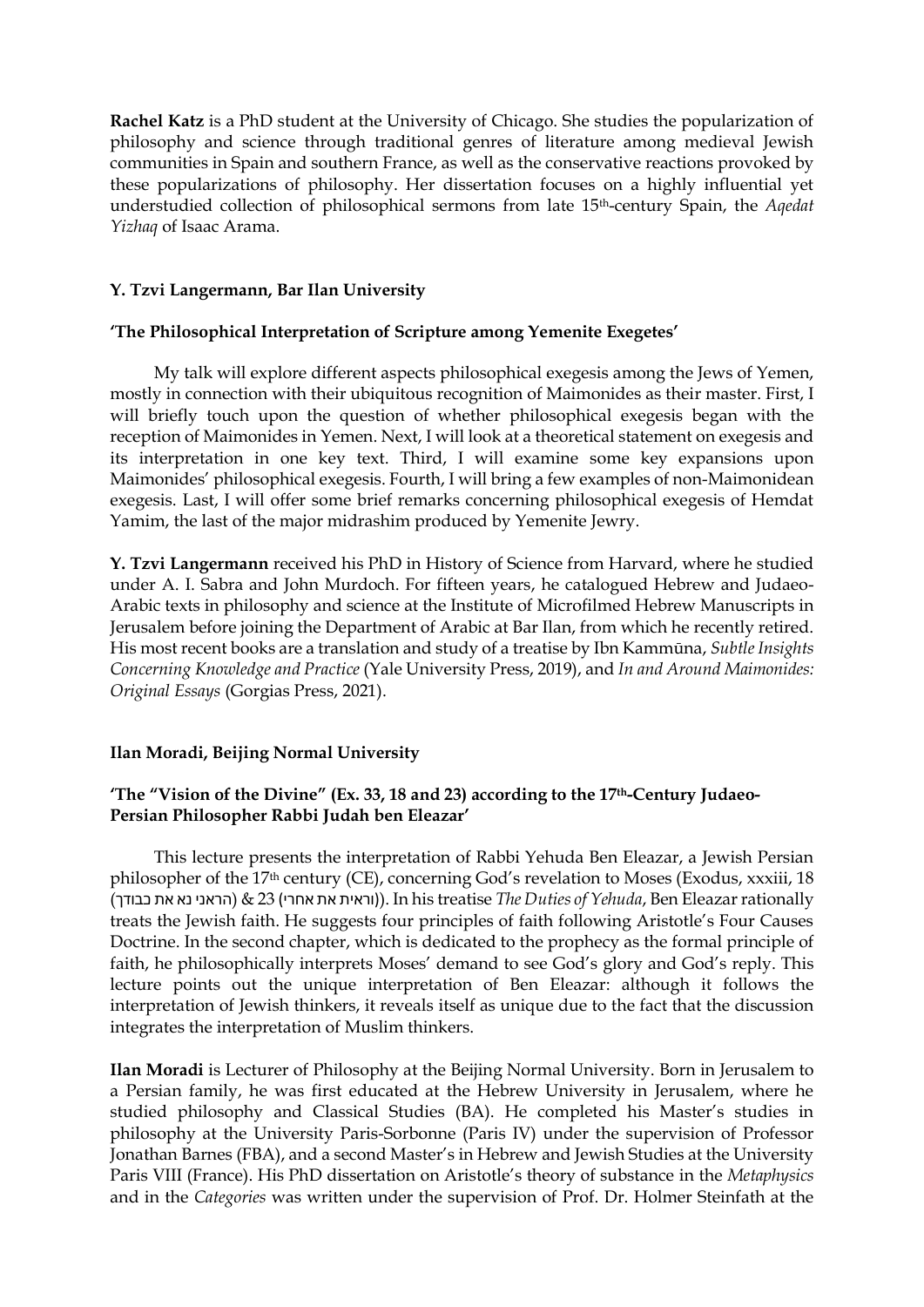University of Göttingen (Germany). He taught Jewish philosophy at the University Paris VIII and French philosophy at the University Paris-Nanterre. His monograph *Die Evolution der aristotelischen Substanztheorie. Von der Kategorienschrift zur Metaphysik* (2011) was praised by the scientific community. His research in Jewish philosophy concerns the aristotelization of Judaism by the Jewish philosophers since the Middle Ages, Aristotelian rationalization of Judaism and the rise of the Jewish rational faith, and the evolution of the Jewish faith and its principles due to rationalization as well as an irrationalization. During his time as a Visiting Scholar at the OCHJS, he is exploring Jewish Persian philosophy in the 17<sup>th</sup> century CE. The research focuses on Rabbi Yehuda Ben El'azar's book *The Duties of Yehuda* and on his interpretation of the principles of the Jewish faith according to Aristotle's Four Causes Doctrine. It is the first step towards a comprehensive understanding of the influence of Aristotle's philosophy on Ben El'azar's book. His research will help to clarify the purpose of the integration of Aristotle's philosophy as well as the place of Ben El'azar's interpretation within the evolution of the principles of the Jewish faith whose proponents are Maimonides, Hasdai Crescas, Joseph Albo, and David Messer Leon.

# **Oded Horezky, University of Cologne**

# **'Biblical Law in Medieval Provence: Science vs Politics'**

My lecture examines the interpretation of biblical law among fourteenth-century Jewish philosophers in southern France and focuses on the interpretations that were given to the ritual part of the law—the *huqqim*—such as the Jerusalem temple, the tabernacle, and the sacrifices. The lecture offers a distinction between two approaches: the philosophical-scientific allegory (that will be represented by Gersonides) and the political-historical approach (represented by Joseph Ibn Kaspi). The two distinct approaches will be analysed from several perspectives and within various contexts: Maimonides' theory, Averroes's 'dialectical' works, Abraham Ibn Ezra's thought, astrology, the controversy over the study of philosophy, the Kabbalistic approach, and Spinoza's Theological-Political Treatise.

**Oded Horezky** is a research associate at the Thomas-Institute of the University of Cologne. His research interests include medieval Jewish philosophy, history of science, medieval biblical exegesis, critical editions of medieval Hebrew texts, medieval Hebrew manuscripts, and digital humanities. Since 2017, Oded works as the lead Hebrew editor at the 'Averroes-Edition' Project—'Averroes (Ibn Rušd) and the Arabic, Hebrew and Latin Reception of Aristotle's Natural Philosophy'—a long-term, trilingual edition project comprising commentaries and writings on the Aristotelian corpus by Ibn Bāǧǧa and Ibn Rušd, conducted by The North-Rhine Westphalian Academy of Sciences, Humanities and the Arts [\(https://averroes.uni-koeln.de/\)](https://averroes.uni-koeln.de/). He is currently preparing a critical edition of the Hebrew translation of Averroes's *Long Commentary* on Aristotle's *Physics*. In 2014-2016, Oded was a research associate in the DARE Project (Digital Averroes Research Environment) of the Thomas-Institute [\(http://dare.uni-koeln.de/\)](http://dare.uni-koeln.de/), and in 2013 a 'Tikvah Fellow' at the Tikvah Fund in New York. His doctoral dissertation on Maimonides and Gersonides was completed in 2017 at the University of Haifa under the supervision of Professor Menachem Kellner and Professor Daniel Statman. His publications deal with the reception of Gersonides by Isaac Abravanel, Ṭodros Ṭodrosi's philosophical-scientific anthology and the reception of Averroes's commentaries on the *Corpus Aristotelicum*, the history of medieval Hebrew scientific terminology, and a forthcoming study on Gersonides' astrophysics and epistemological optimism. His research project at the OCHJS is be focused on the philosophical interpretations of the biblical law among Provençal Jewish scholars in the fourteenth century.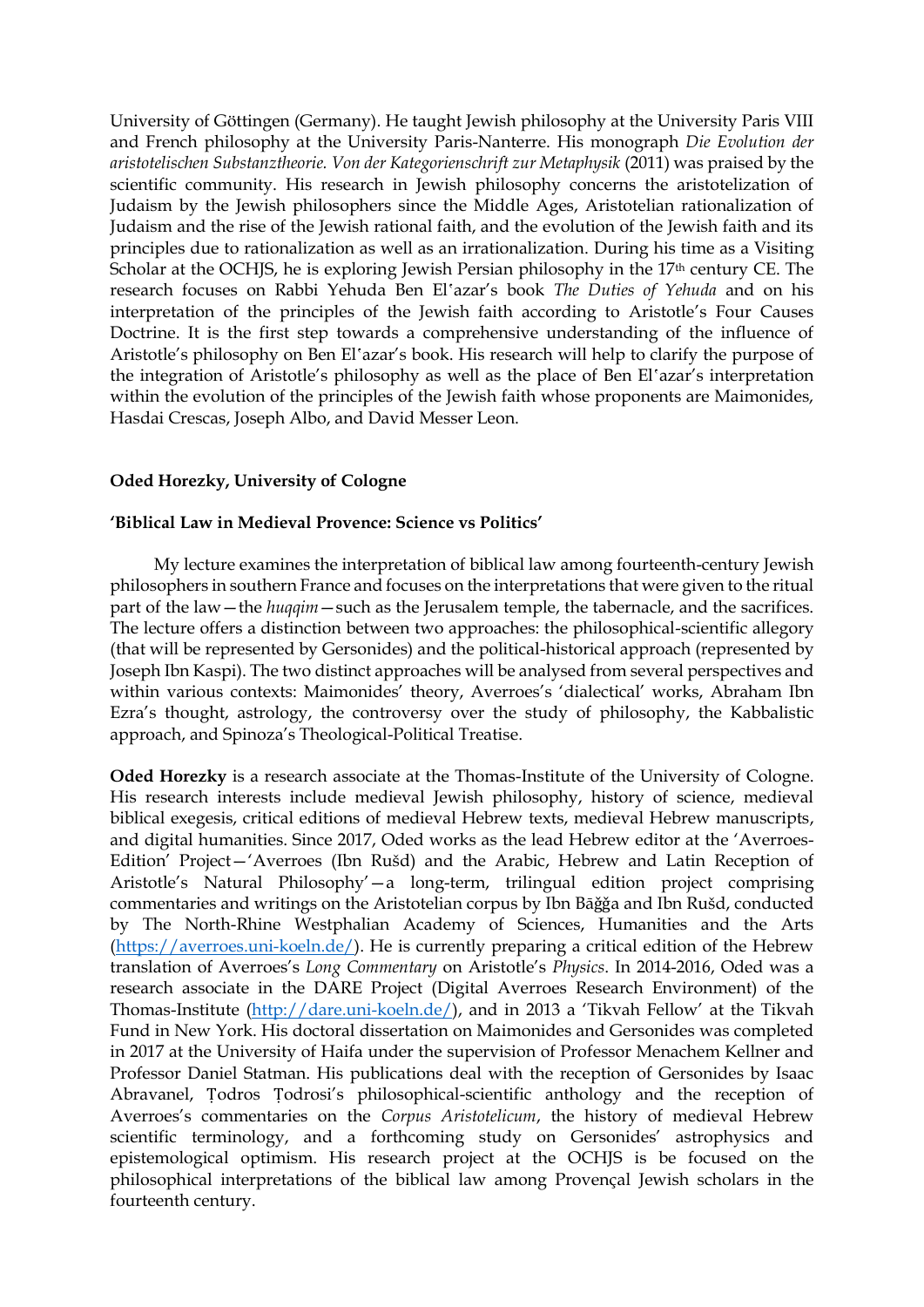## **Israel Sandman, British Library**

# **'Philosophy and Tradition: Appreciating the Paradox of Judah ha-Kohen's Midrash ha-Ḥokhmah'**

Judah ha-Kohen's Midrash ha-Hokhma is rife with paradox. He loves philosophy (in the full medieval sense, including mathematical and natural sciences) and provides cutting-edge epitomes of the major philosophical works, yet he points out the philosophers' inconsistencies and questions the validity of the entire philosophical enterprise. He respects Aristotle, but frequently uses Aristotelian principles to undermine Aristotle and philosophy. He admires Maimonides, yet pays him ambiguous compliments. He asserts that all wisdom is encapsulated in the Bible and Tradition, yet he needs to lean on philosophy to explicate the meanings of these religious texts. Furthermore, confronting philosophical challenges to theology, Judah standardly offers two solutions, one of which works within the parameters of philosophy, and the other which challenges those parameters. Therefore, it seems that dialectic and paradox are integral to Judah's quest for truth: philosophy contains truths and goodness, but imperfectly and limitedly; Scripture and Tradition contain absolute truth, but in a form that is only partially articulate. In the dialectical confrontation of these two approaches, one serves as a corrective to the other, and truth is uncovered. This will be illustrated via a close reading of part of Judah's introduction to his epitome of the astrological sciences.

**Dr Israel M. Sandman** researches Hebrew manuscripts, medieval Jewish thought, and the integration of medieval thought into Kabbalah and Hasidism. He has taught Jewish Studies at the University of Wisconsin/Madison, Loyola University Chicago, and University College London, where he held a long-term research position. Currently, he is at the British Library, where he is cataloguing and researching the century-old archive of Chief Rabbi Ezra Dangoor of Baghdad.

# **Tamás Visi, Palacký University of Olomouc, Czech Republic**

# **'The Meteorological Interpretation of the Creation Narrative in the Late Middle Ages'**

The 'meteorological' interpretation of the creation narrative, which we encounter in the commentaries of Abraham Ibn Ezra and in Maimonides' *The Guide for the Perplexed* (II, 30), can be traced back to Saadiah Gaon (and ultimately, to Philoponus). In other words, an exegetical theme that acquired central importance in Jewish philosophical exegesis during the High Middle Ages turns out to be a cultural import from Late Antique Christian biblical exegesis. Late medieval exegetes received this tradition chiefly from Ibn Ezra and Maimonides, and combined it with ideas taken from Averroes' natural philosophy and Neoplatonic theories.

**Tamás Visi** is tenured Associate Professor of Jewish Studies at the Palacký University of Olomouc in the Czech Republic. He completed his PhD in Medieval Studies at the Central European University in Budapest (2006) and was a recipient of the Marie Curie Scholarship (2007-2009 and 2010-2013) as well as a fellow of The Institute for Advanced Studies at the Hebrew University of Jerusalem (2012). He is also a collaborator of the Averroes Edition project at the Thomas Institute, University of Cologne, since 2016. He has authored several scholarly publications in the field of medieval Jewish intellectual history. During his time at the OCHJS, he is undertaking a comparative analysis of Jewish and Christian philosophicalscientific exegesis of the creation narrative.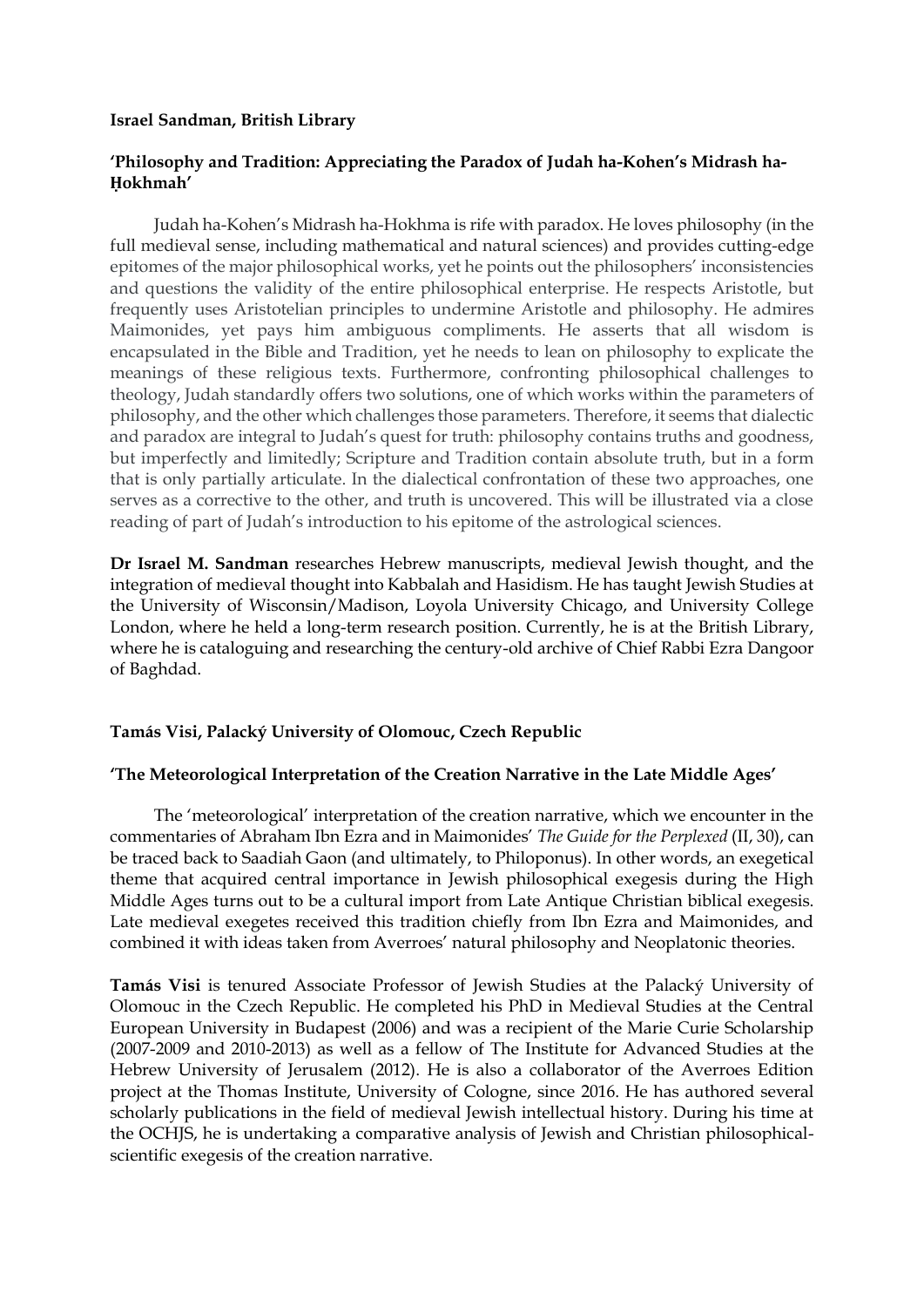## **Shira Weiss, Yeshiva University**

## **'Scholastic Influences on Joseph Albo's** *Book of Principles***'**

Heightened animosity between Christianity and Judaism in the late Middle Ages did not impede the influence of Christian philosophy on Judaism, but rather, the intensified tension and polemics between Jews and Christians motivated Jewish thinkers to enhance their understanding of Christian theological doctrines and led them to an appreciation of the intellectual merits of Christian Scholasticism. As typical of fifteenth-century Jewish philosophical works, Christian sources were not cited explicitly, yet their influence was reflected in the analyses of Jewish philosophers. Late-medieval Jewish philosophy dealt with the same arguments as Christian Scholasticism and had similar motivations to oppose radical rationalism without adopting anti-rationalism. The concepts of natural law and free choice were both explored in medieval Jewish philosophical texts in parallel discussions to their Christian scholastic counterparts. This paper examines discussions of these two concepts in late-medieval Jewish thought in its broader historical context and uncovers their Scholastic influences. Christian expositions contributed to fifteenth-century Jewish philosophers' efforts to not only use such philosophic teachings to counteract Christian polemics, but to advance Jewish philosophy at the conclusion of the Middle Ages, the most prolific period of Jewish thought.

**Shira Weiss** is Assistant Director of the Sacks-Herenstein Center for Values and Leadership of Yeshiva University and teaches Jewish Philosophy at Bernard Revel Graduate School of Jewish Studies. She holds a PhD in medieval Jewish Philosophy, and has been awarded fellowships from the National Endowment of Humanities, The Templeton Foundation and Ben Gurion University. Shira is the author of *Joseph Albo on Free Choice* (Oxford, 2017), *Ethical Ambiguity in the Hebrew Bible* (Cambridge, 2018) and co-author of *The Protests of Job: An Interfaith Dialogue* (Palgrave MacMillan, 2022), as well as articles in academic journal and anthologies.

# **David Wirmer, University of Cologne**

# **'Philosophical Solitude and Spiritual Medicine: Reading Ibn Bāǧǧa's** *Tadbīr almutawaḥḥid***'**

Ibn Bāǧǧa's *Regime of the Solitary* has often been read in opposition to the political philosophy of al-Fārābī, which apparently assigns to the philosopher the task of founding or administering a virtuous community. By questioning this assumption and, hence, the supposed opposition between al-Fārābī and Ibn Bāǧǧa, the peculiar perspective of the *Regime* can be brought to light. It can thus be shown that the 'solitude' of the philosopher consists neither in a life of social isolation nor in a spiritual path leading toward some kind of intellectual mysticism. The *Regime* rather turns out to be a guide to living the philosophical life in the midst of society. It will further be asked how far some of Ibn Bāǧǧa's Jewish readers captured his intention.

**David Wirmer** is Professor of Arabic and Jewish Philosophy in the Philosophy Department at the University of Cologne. His publications include *Averroes: Über den Intellekt* (2008) and *Vom Denken der Natur zur Natur des Denkens: Ibn Bāǧǧas Theorie der Potenz als Grundlegung der Psychologie* (2014).